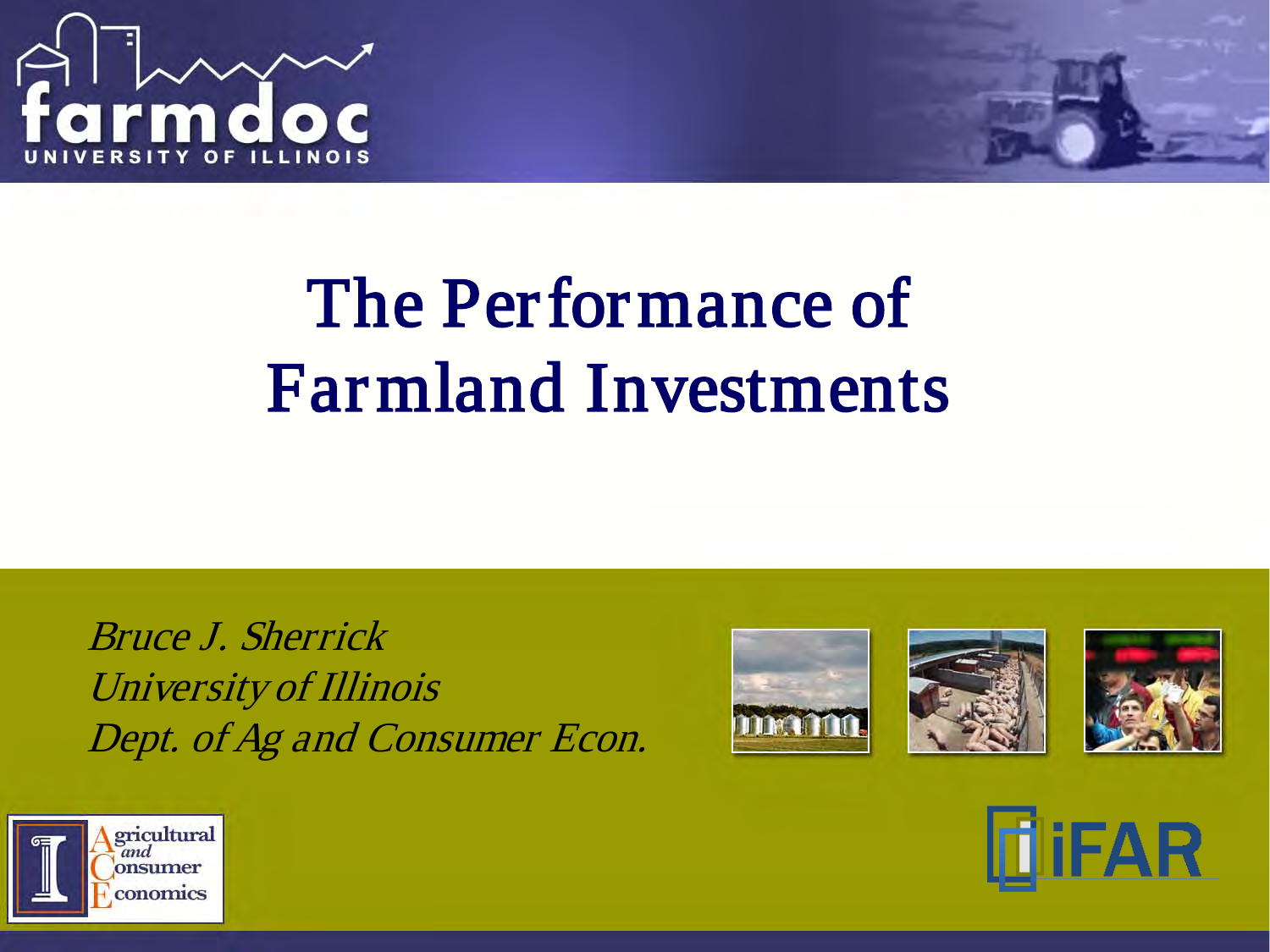

# Farmland Investments:

- Historical Context and Modern Times
- Unique features as asset class
- Land Values/returns info in the large
- Investment performance of Farmland
- Summary/Comments/Questions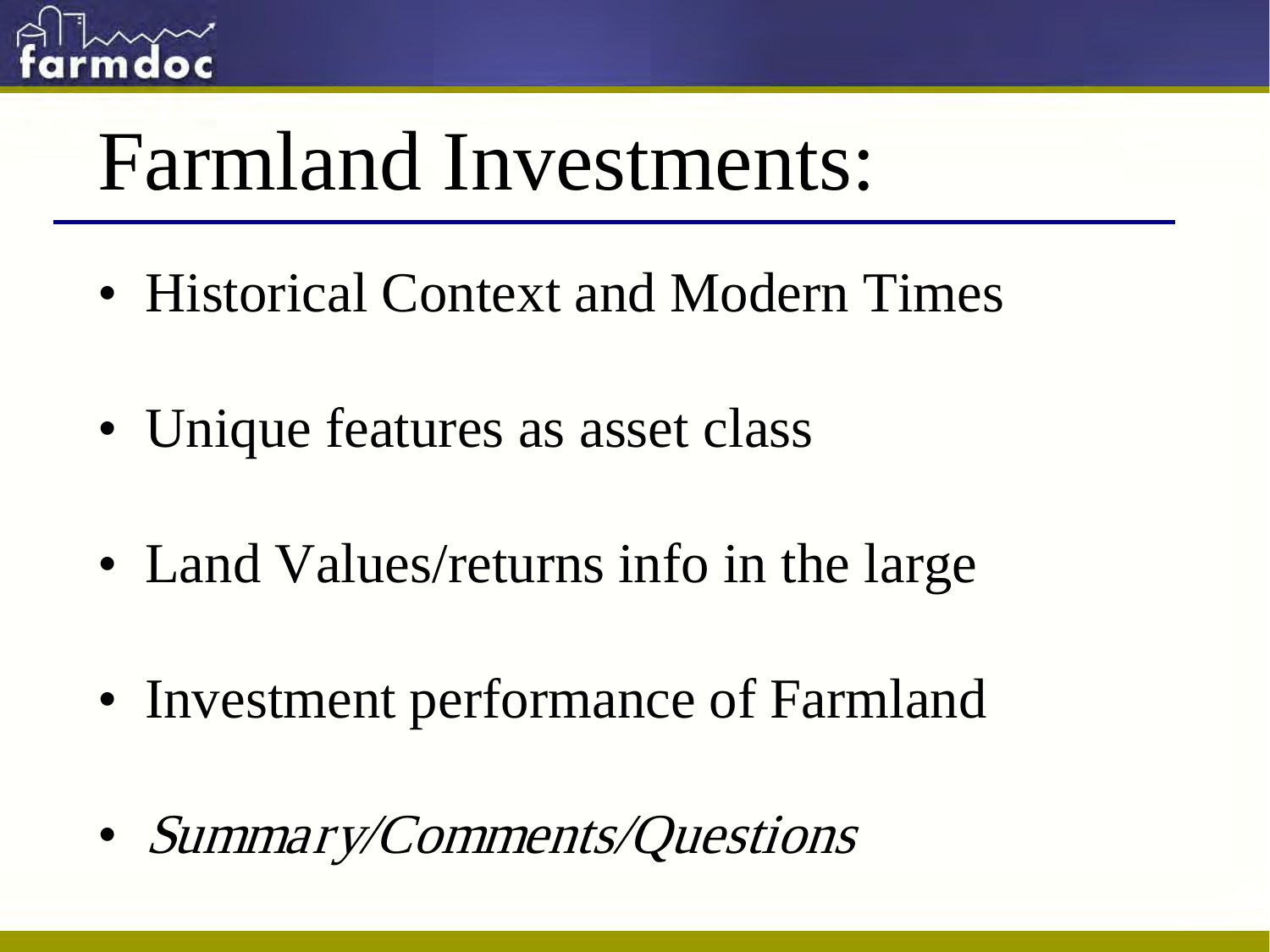

# Historical Context & Modern Times

- "The Crisis" has the context for investment evaluation changed?
- Differences and similarities to 1980s & associated farmland market revisions?
- New views of investment management have led to specific interest in farmland by institutional investors -- again.



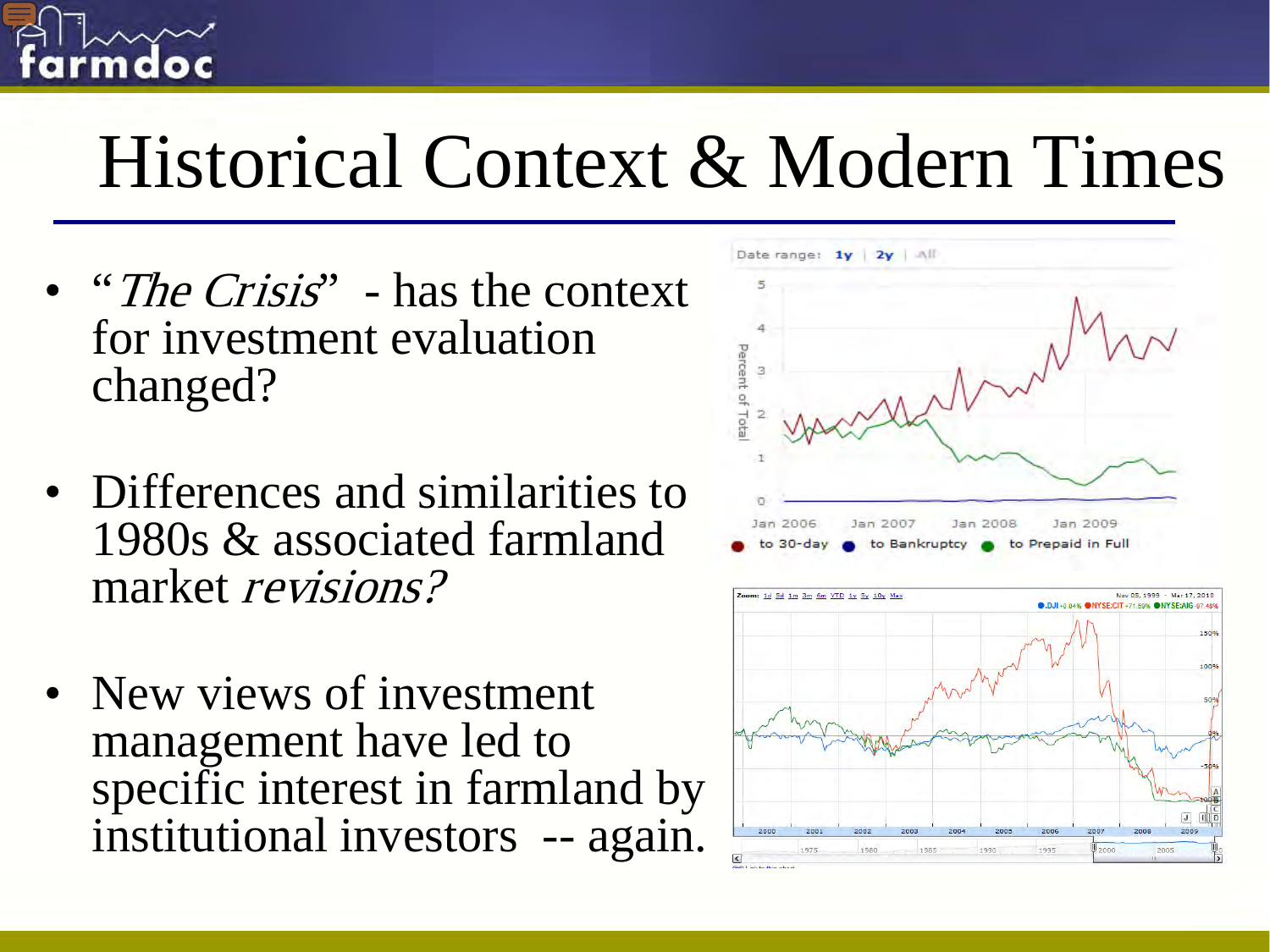

# Balance Sheet of Ag Sector

|                           | 1970                                                | 1980    | 1990    | 2000      | 2009f               |  |  |  |  |
|---------------------------|-----------------------------------------------------|---------|---------|-----------|---------------------|--|--|--|--|
|                           | (Smillions except ratios - source ERS-USDA various) |         |         |           |                     |  |  |  |  |
| <b>FarmAssets</b>         | 278,864                                             | 983,305 | 840,609 | 1,203,215 | 1.935,594           |  |  |  |  |
| Real estate               | 202,417                                             | 782,819 | 619,149 | 946,428   | 1,626,711           |  |  |  |  |
| Non real estate           | 76,447                                              | 200,486 | 221,459 | 256,787   | 308,883             |  |  |  |  |
| <b>Farm Debt</b>          | 48,753                                              | 166,824 | 137,962 | 177,637   | 234,074             |  |  |  |  |
| Real estate               | 27,506                                              | 89,692  | 74,732  | 91,109    | 130,659             |  |  |  |  |
| Non real estate           | 21,247                                              |         |         |           |                     |  |  |  |  |
| Equity                    | 230, 112                                            | 816,481 | 702,647 |           | 1,025,578 1,701,520 |  |  |  |  |
| <b>Selected Ratios</b>    |                                                     |         |         |           |                     |  |  |  |  |
| Debt/Equity               | 21.2%                                               | 20.4%   | 19.6%   | 17.3%     | 13.8%               |  |  |  |  |
| Debt/Asset                | 17.5%                                               | 17.0%   | 16.4%   | 14.8%     | 12.1%               |  |  |  |  |
| Real Estate/Equity        | 88.0%                                               | 95.9%   | 88.1%   | 92.3%     | 95.6%               |  |  |  |  |
| <b>Real Estate/Assets</b> | 72.6%                                               | 79.6%   | 73.7%   | 78.7%     | 84.0%               |  |  |  |  |
| RED to Total D            | 56.4%                                               | 53.8%   | 54.2%   | 51.3%     | 55.8%               |  |  |  |  |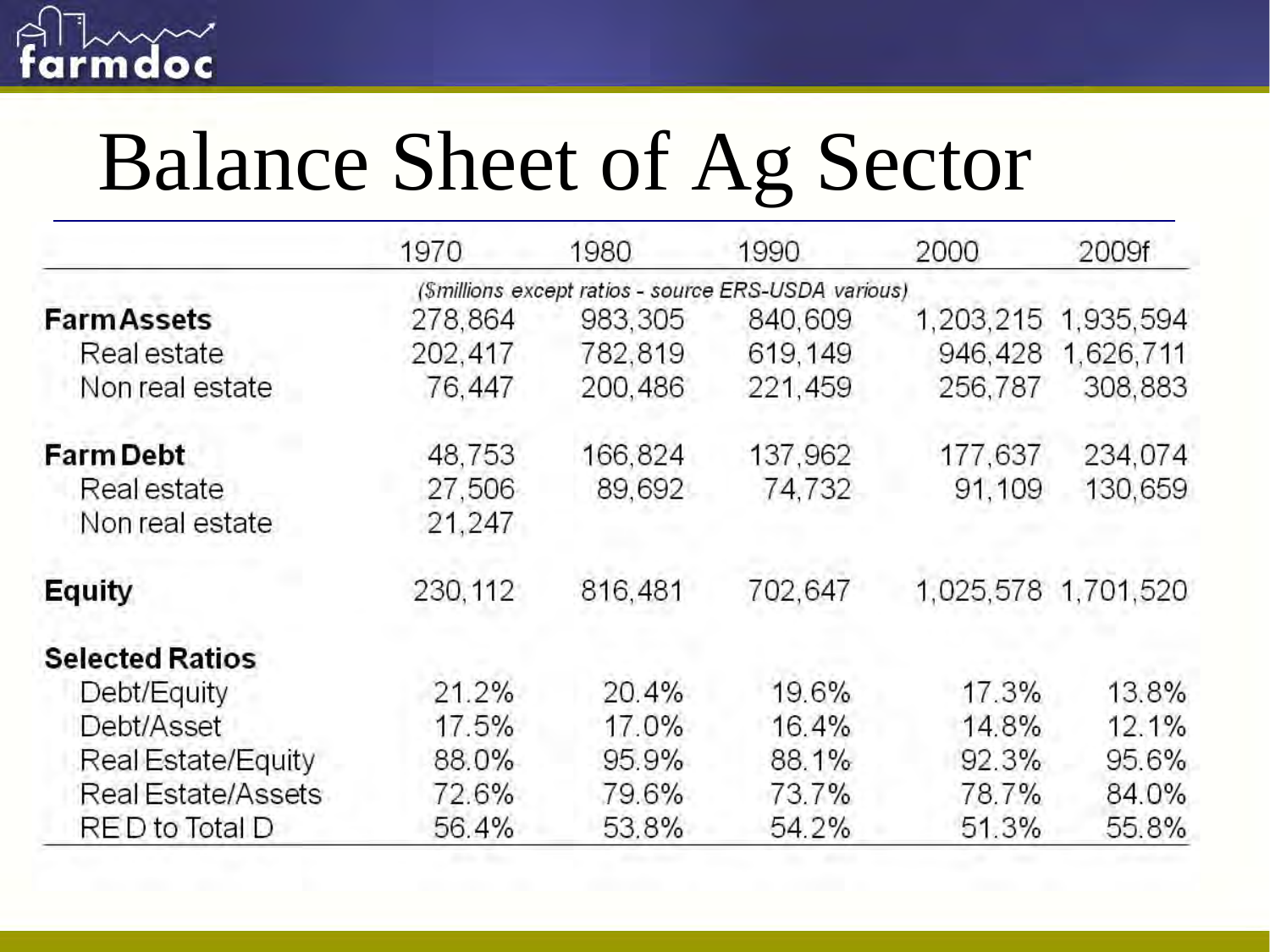

# Ag Sector Balance Sheet

- Farmland represents 84% of farm assets and about 56% of farm debt (12/09f)
- Low aggregate leverage relative to other sectors (currently approx. 14% ag. D/E)
- Some shifting among debt providers, slow shift between debt and equity
- Active equity market absence...
- Think about this balance sheet compared to corporate America……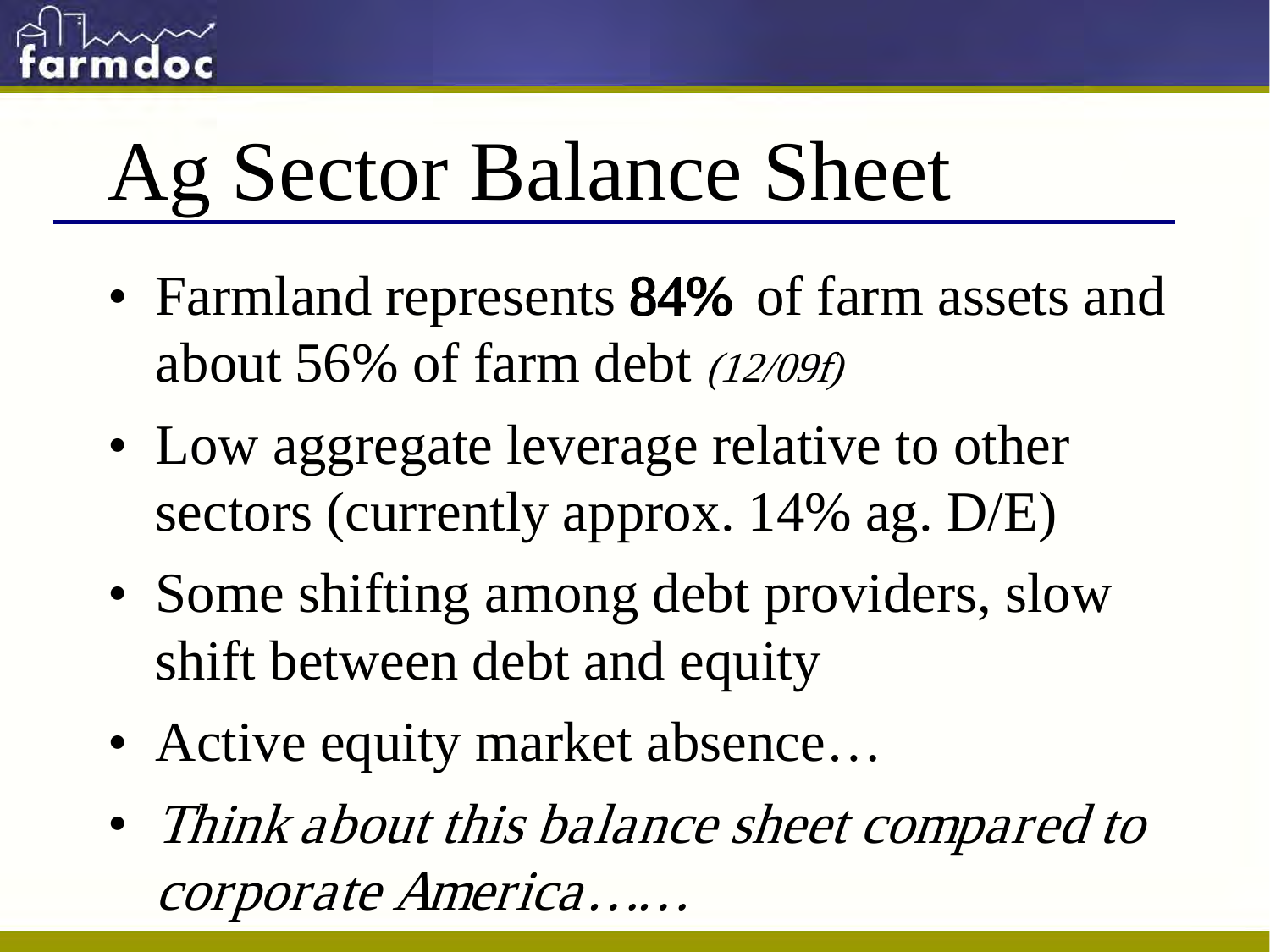

price (\$/acre)

#### Illinois Farmland Values (ave – USDA)



year

source:USDA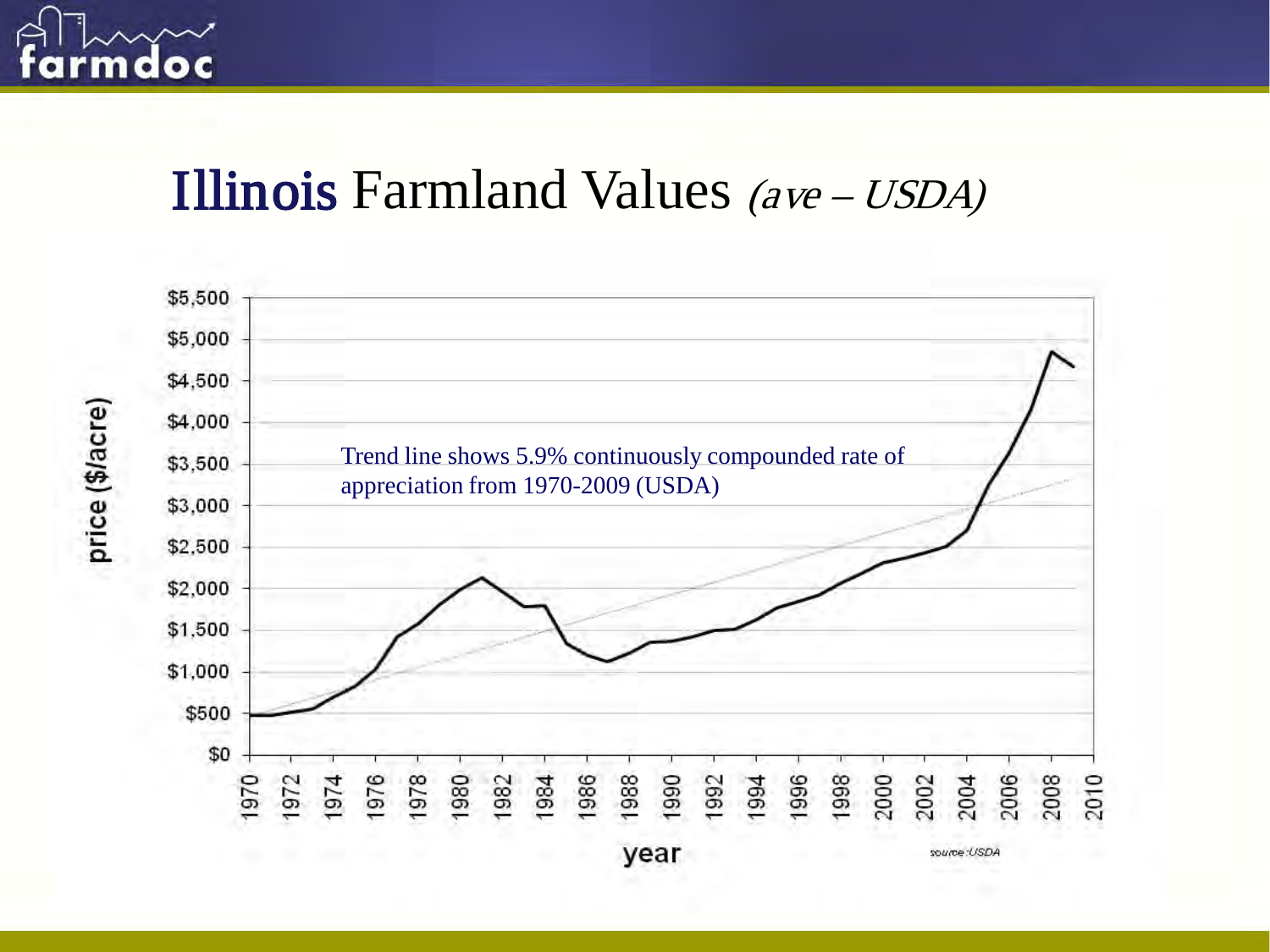

# Historic Views on Farmland..

"We have two great sources of profit in farming: first, rise in the value of the land; and second, profit on the production of farm crops. The first has been the chief source."

"Already it is difficult or impossible, over much of the country for young (farmers) to become landowners. The area of desirable farmland attainable … is comparatively small. The number and percentage of tenant farmers must certainly increase."

George Morrow, 1886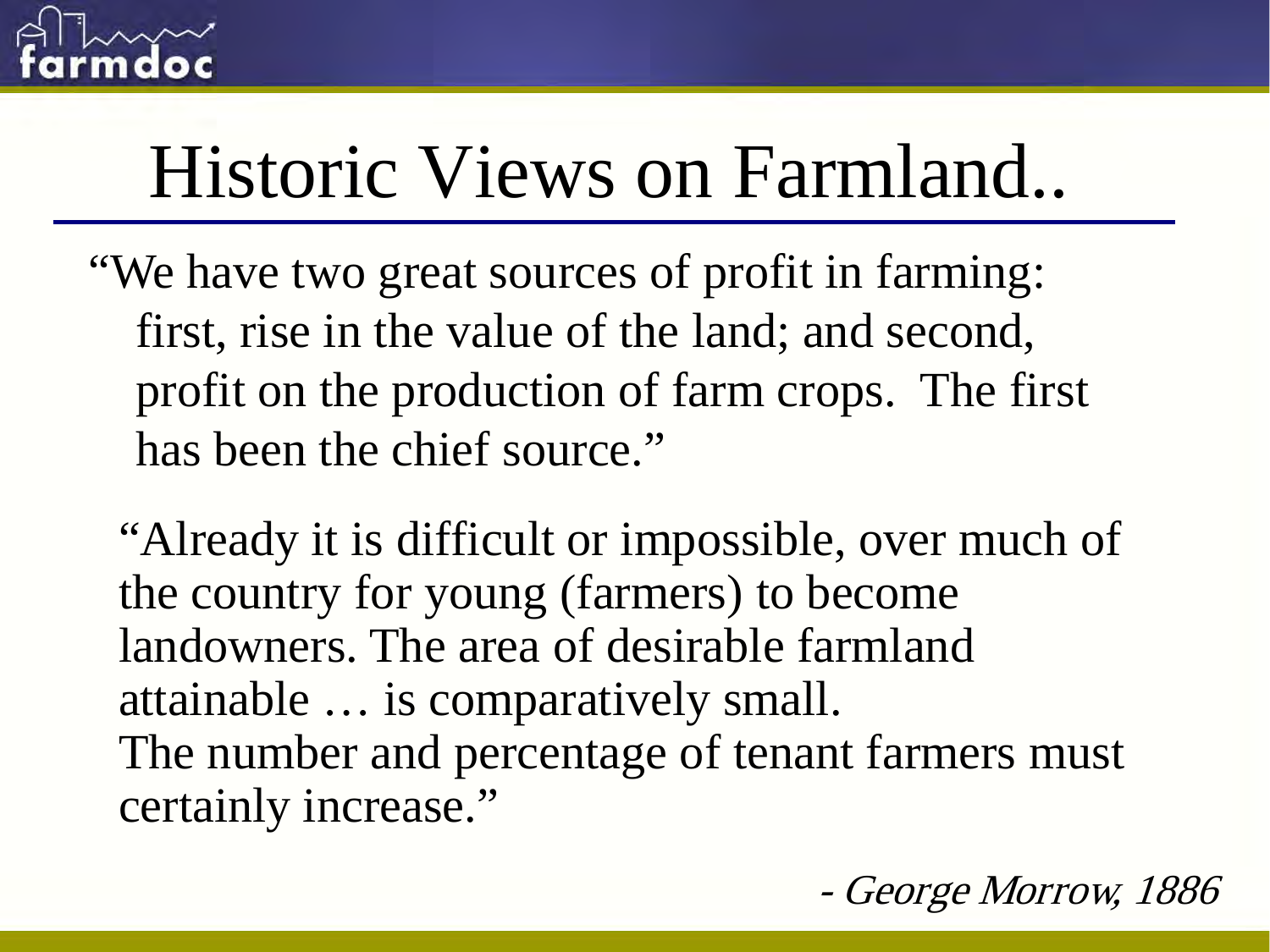

## Return Components



year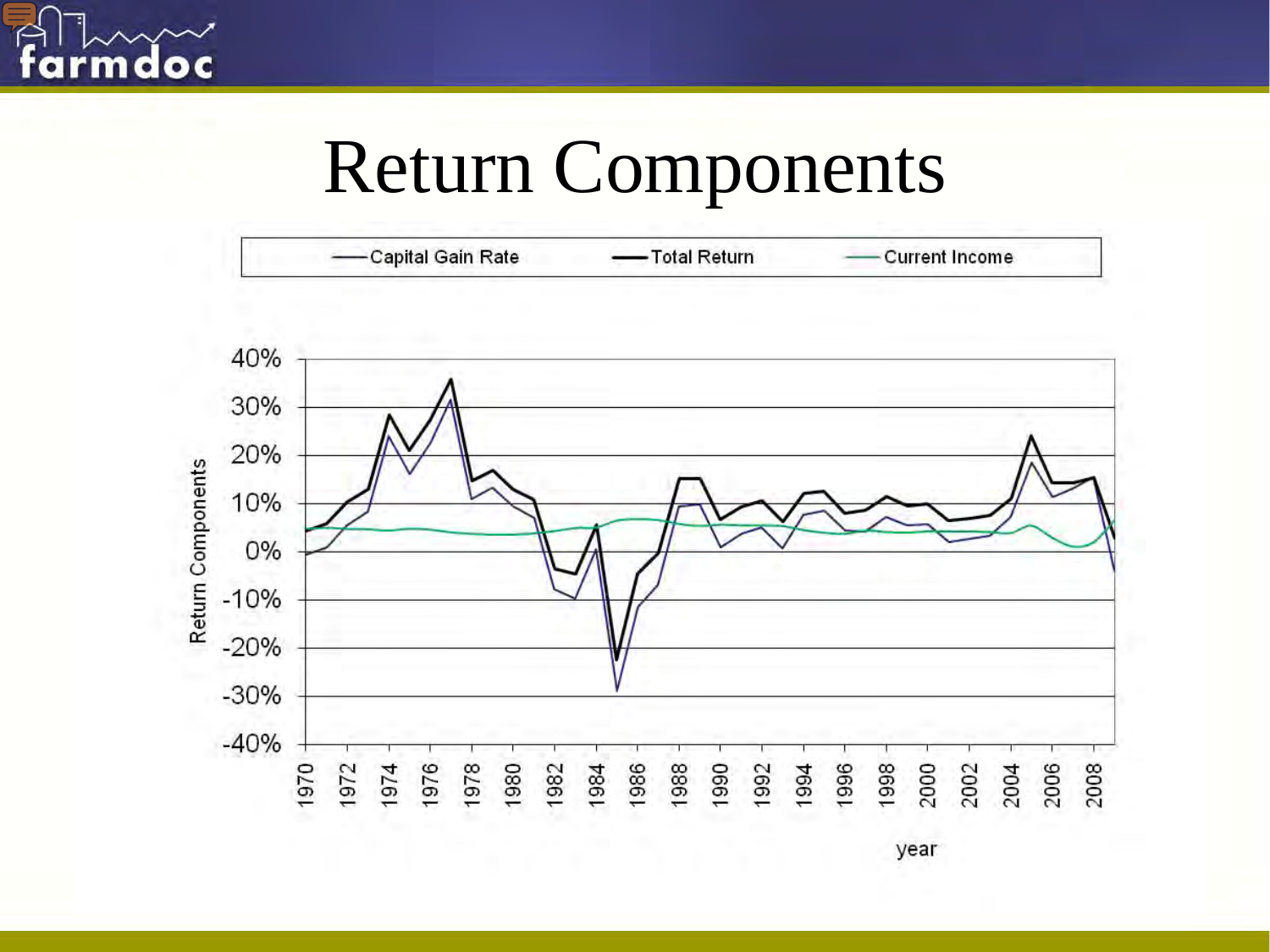

# Farmland as an *investment*

- Past Academic research shows:
	- Low systematic risk behaves much like a fixed income financial asset
	- High or adequate returns given risk counter to premise of many debates on "low returns" and farm bill preamble language in many cases.
	- Role as inflation hedge (positive correlation)
	- Market friction caveats, explanations (liquidity, etc.)
- Portfolio models favor inclusion of farmland in investment portfolios – to greater degree than observed in reality – so what to make of all this?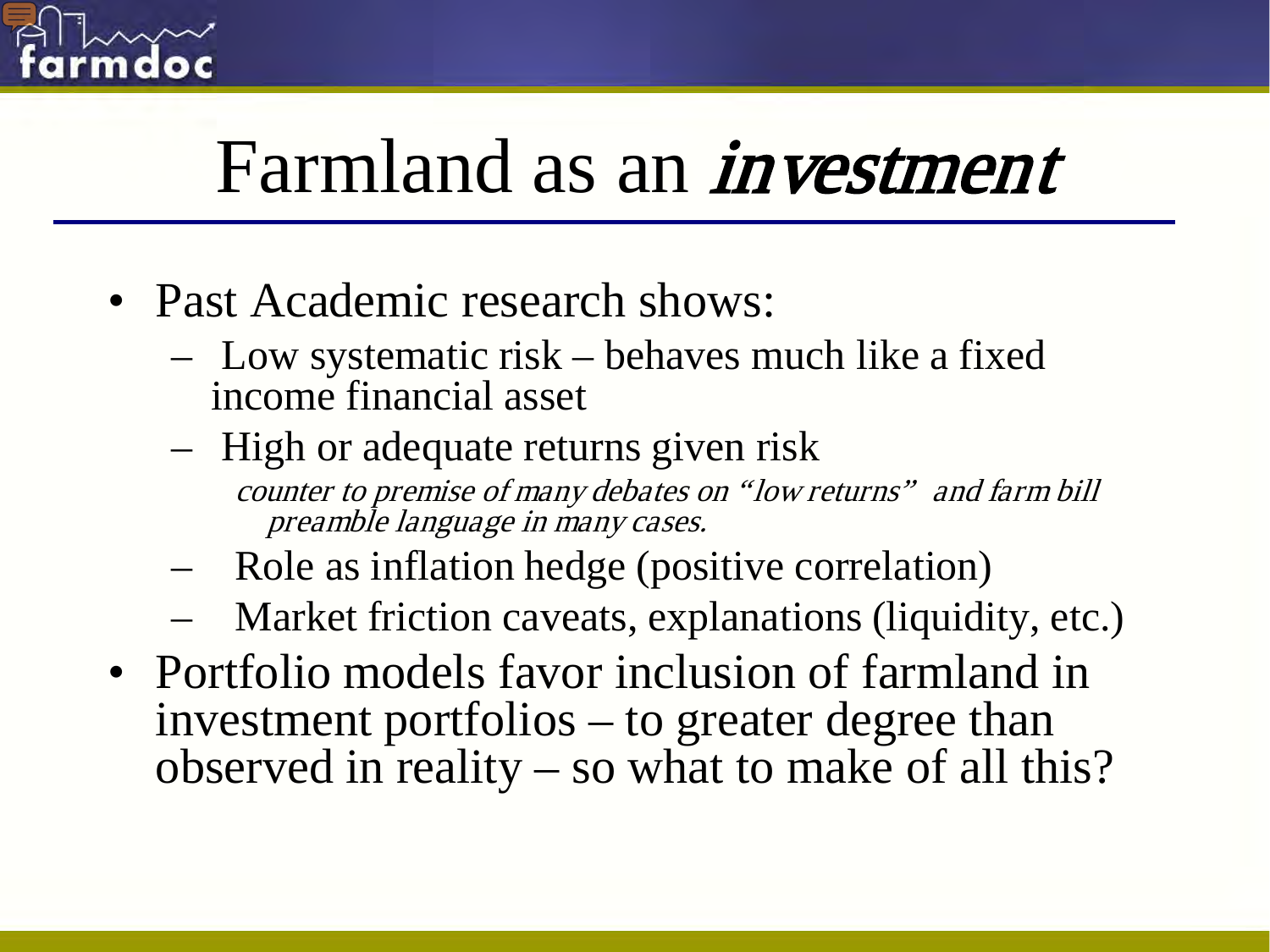

### Comparison to Major Asset Classes

|                   | Ave.                                   | <b>Standard Coefficient</b> |              | Ave.      | <b>Standard Coefficient</b> |              |
|-------------------|----------------------------------------|-----------------------------|--------------|-----------|-----------------------------|--------------|
|                   | Return                                 | <b>Deviation</b>            | of Variation | Return    | <b>Deviation</b>            | of Variation |
| Asset/Index       | ------------- 1970-2009 -------------- |                             |              | 1990-2009 |                             |              |
| <b>Illinois</b>   | 10.25%                                 | 9.73%                       | 0.949        | 10.40%    | 4.40%                       | 0.423        |
| <b>S&amp;P500</b> | 6.24%                                  | 17.56%                      | 2.817        | 5.75%     | 19.28%                      | 3.356        |
| <b>DowJones</b>   | 6.42%                                  | 16.30%                      | 2.540        | 6.66%     | 16.42%                      | 2.467        |
| CP3M              | 6.25%                                  | 3.22%                       | 0.514        | 4.15%     | 1.97%                       | 0.474        |
| Baa               | 9.43%                                  | 2.48%                       | 0.263        | 7.80%     | 1.08%                       | 0.139        |
| Aaa               | 8.32%                                  | 2.24%                       | 0.269        | 6.85%     | 1.17%                       | 0.171        |
| <b>M-REITS</b>    | 9.00%                                  | 30.48%                      | 3.388        | 10.43%    | 34.42%                      | 3.300        |
| $T-10y$           | 7.30%                                  | 2.54%                       | 0.348        | 5.56%     | 1.39%                       | 0.250        |
| TBCM1y            | 6.28%                                  | 3.06%                       | 0.488        | 4.18%     | 1.87%                       | 0.448        |
| TBsm3m            | 5.67%                                  | 2.89%                       | 0.510        | 3.77%     | 1.85%                       | 0.490        |
| CD <sub>3</sub> M | 6.42%                                  | 3.26%                       | 0.508        | 4.26%     | 1.92%                       | 0.451        |
| <b>EAFE</b>       | 6.93%                                  | 23.92%                      | 3.452        | $-1.26%$  | 25.24%                      | $-20.01$     |
| <b>CRBSpot</b>    | 3.25%                                  | 13.16%                      | 4.052        | 2.40%     | 12.26%                      | 5.109        |
| <b>CPI</b>        | 4.36%                                  | 2.88%                       | 0.661        | 2.69%     | 1.12%                       | 0.415        |
| PPI               | 3.98%                                  | 5.01%                       | 1.259        | 2.27%     | 4.01%                       | 1.763        |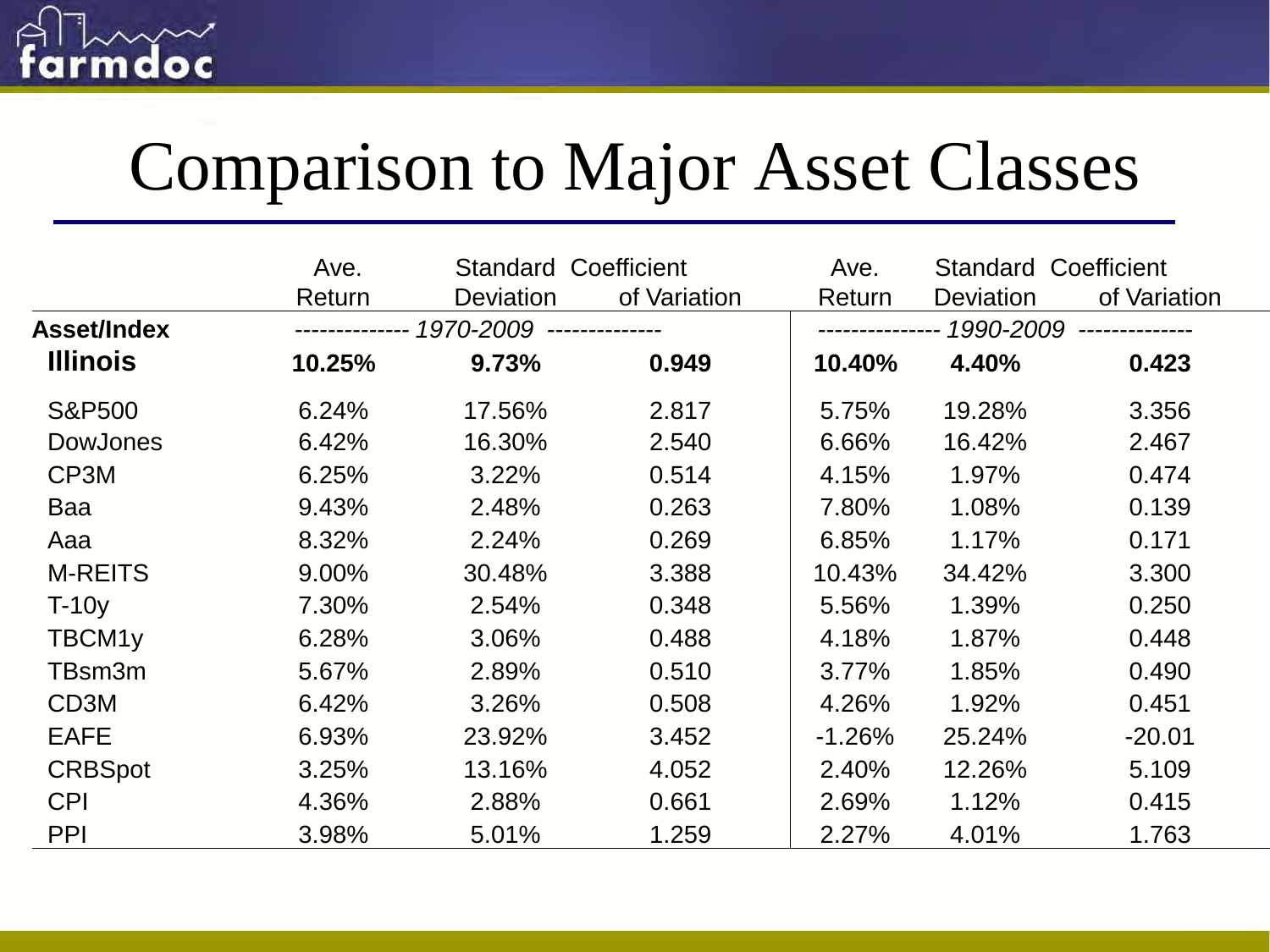

#### Risk vs. Reward

Individual Asset E(r) vs. St. dev. (1970-2009)



St. Deviation of returns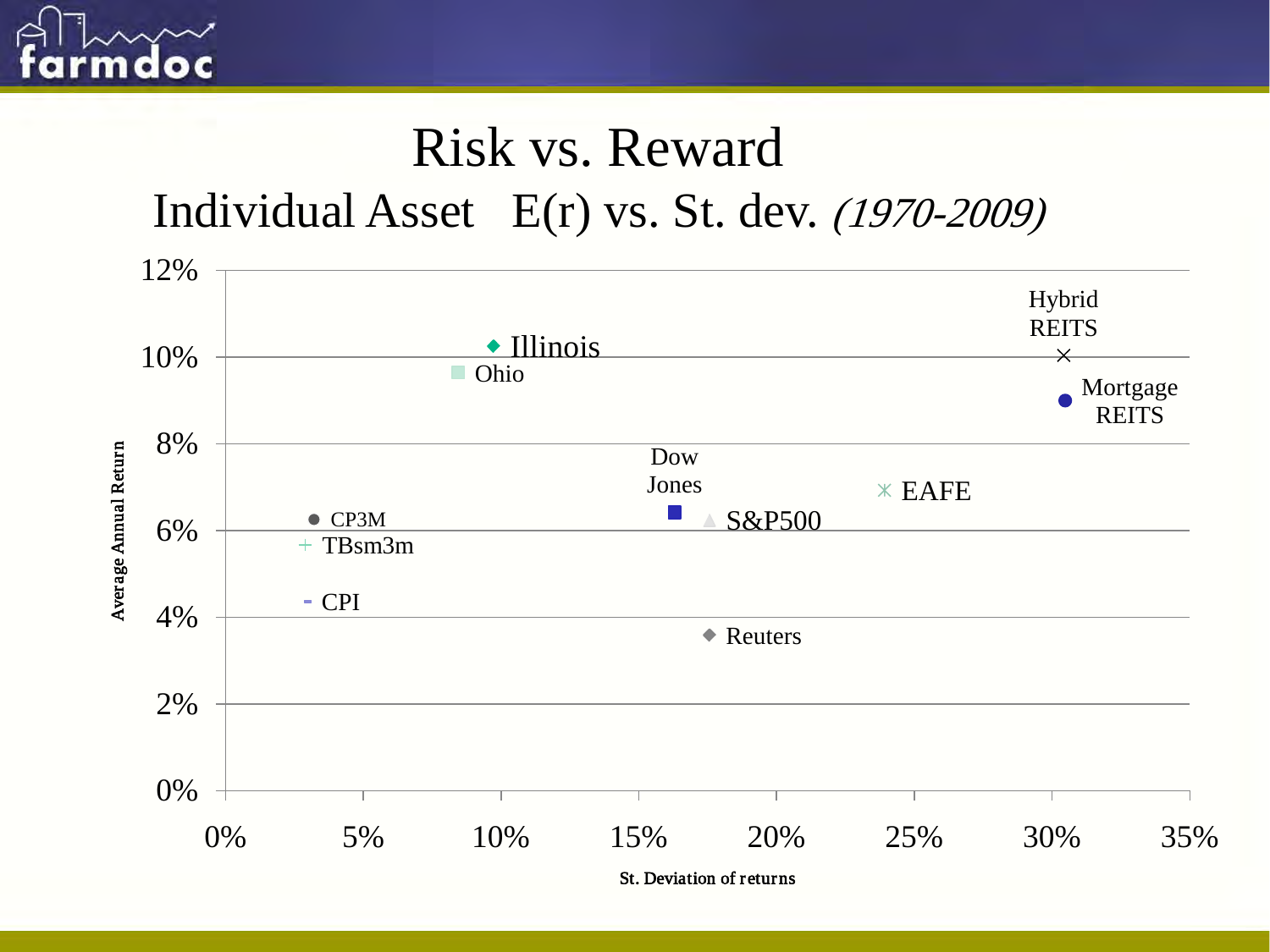

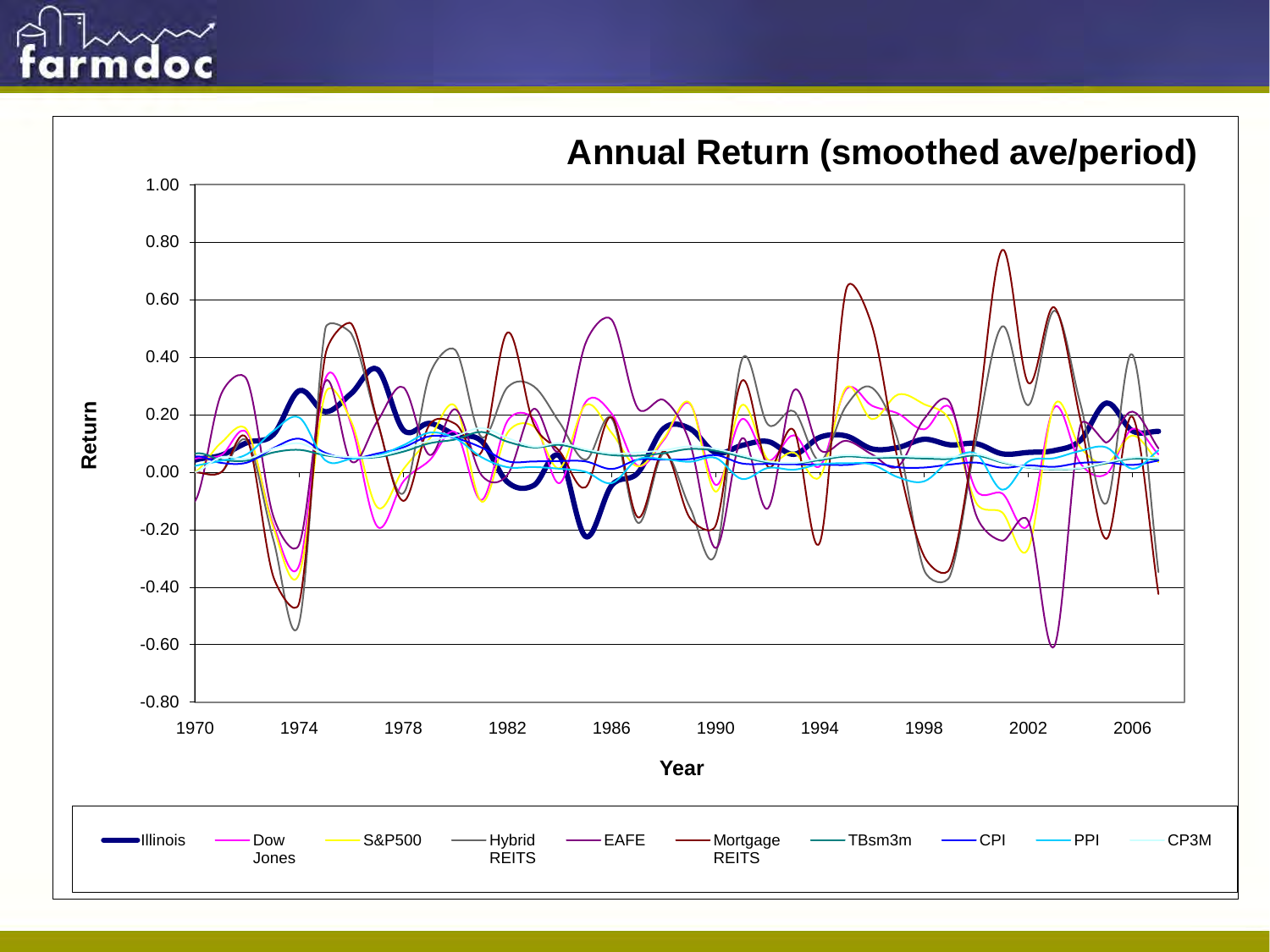# o

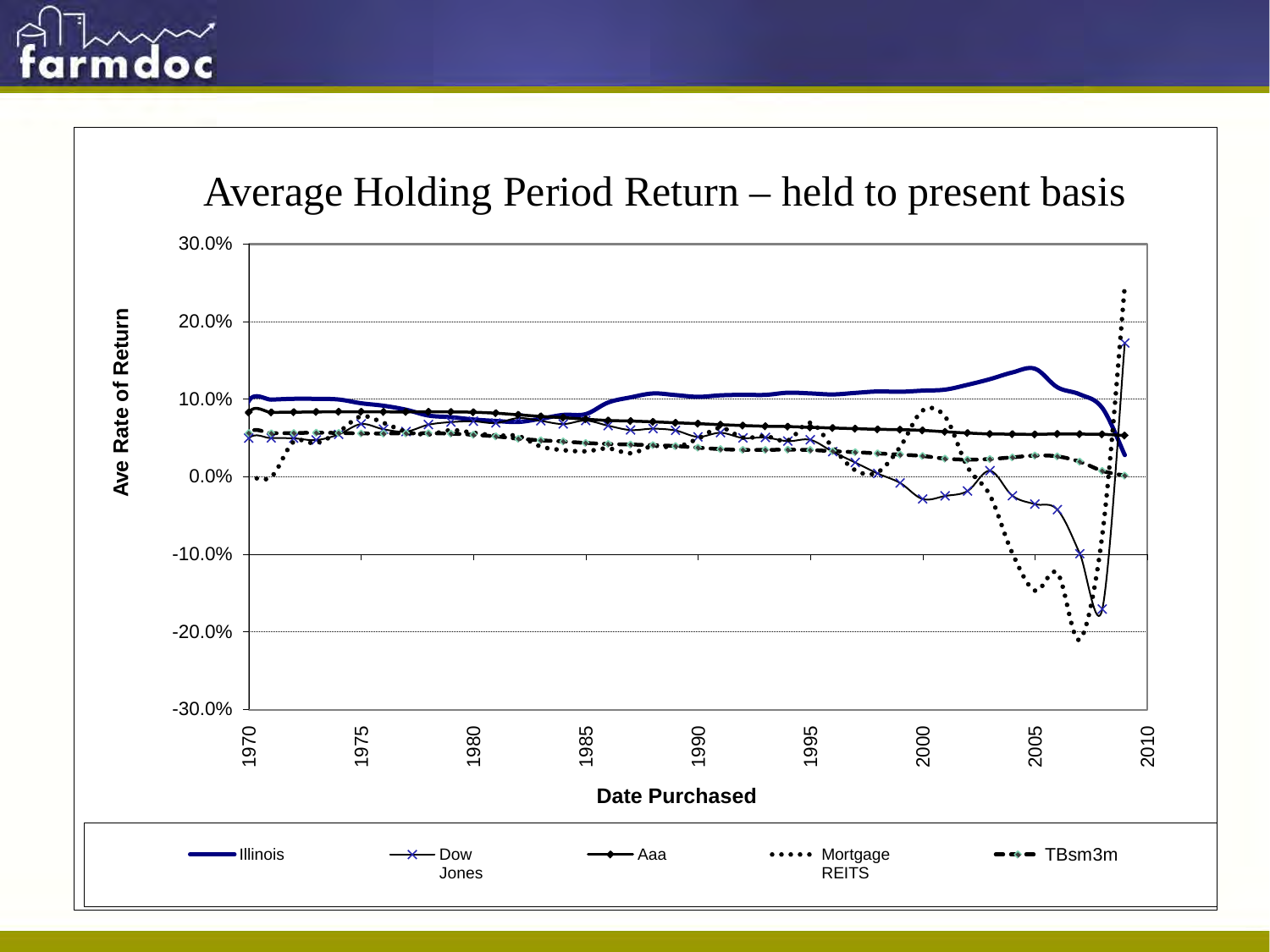

#### **Correlation with Illinois Farmland Returns**

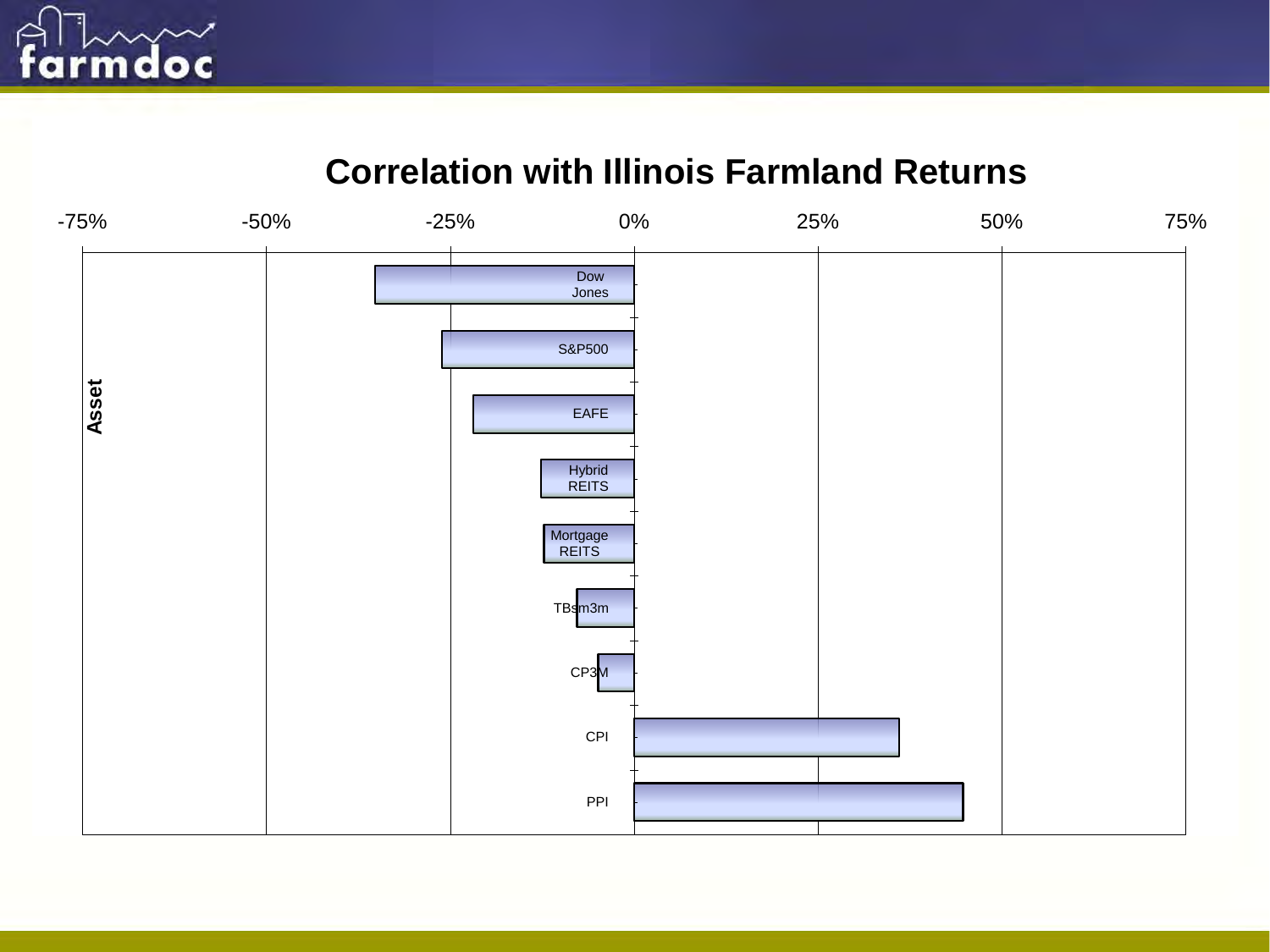

# Portfolio Models w/Farmland..

Consider all assets simultaneously and ask:

- How should shares be allocated to (i) maximize return for any given level of risk or (ii) minimize risk for any given level of return?
	- Result is known as an E-V frontier the asset allocations represented along the frontier are considered risk efficient
	- Impose some restrictions (e.g., short sales and max shares) and test sensitivity to returns definitions
	- Other measures of relative performance common relative to "well-diversified" portfolio.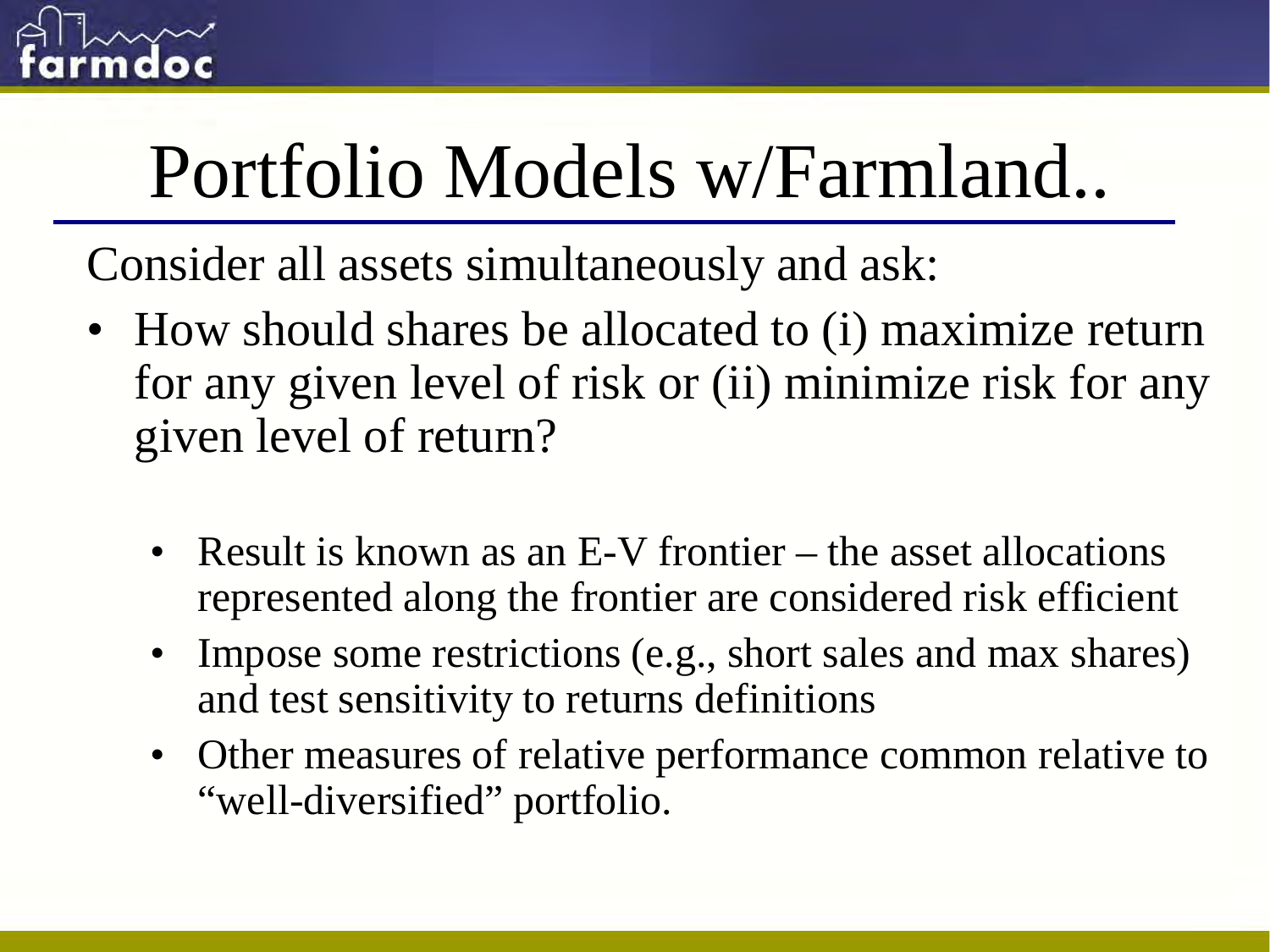

E-V Frontier

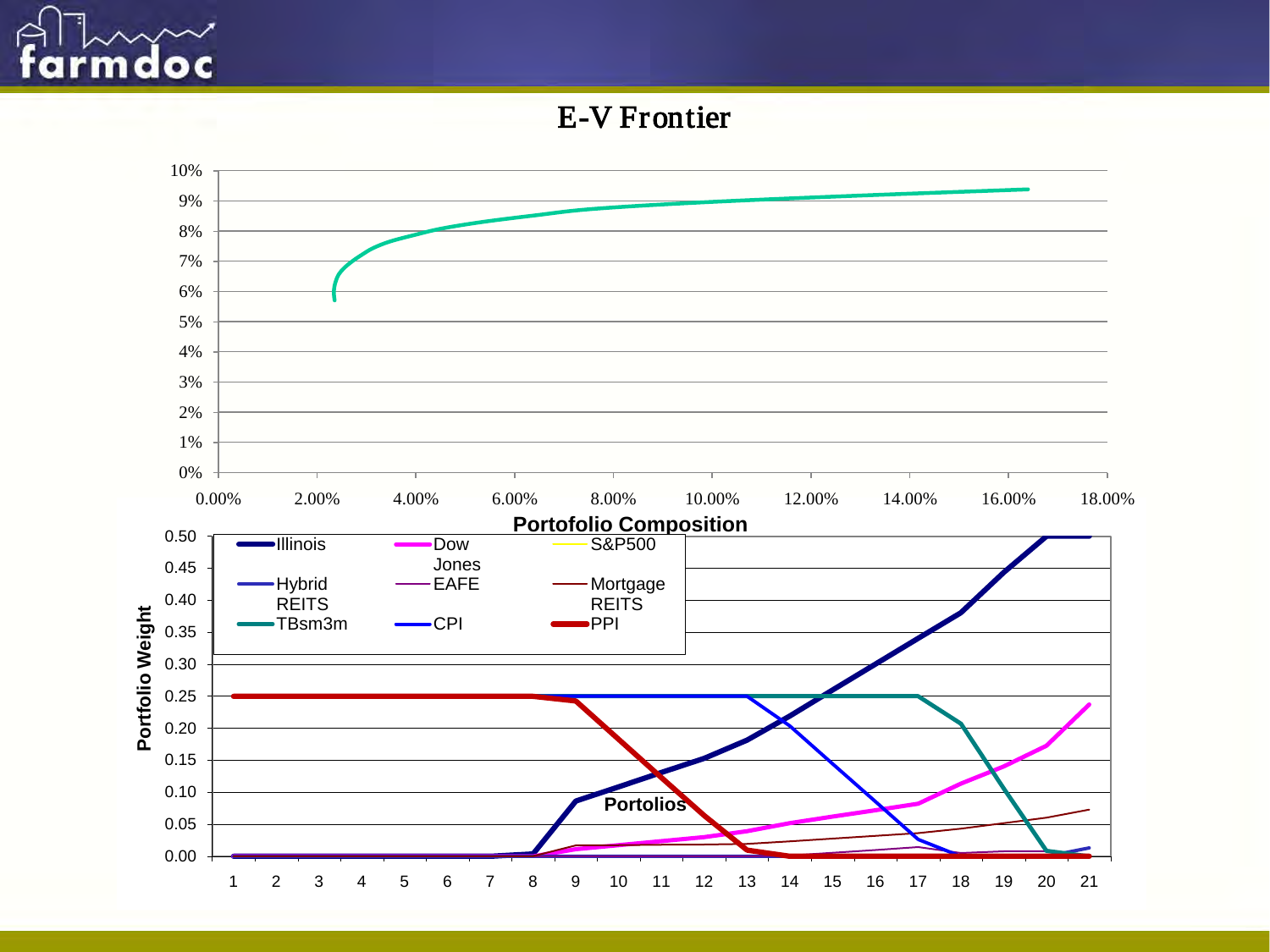

# Portfolio Models w/Farmland..

- Results: exceptional performance of farmland in context of other assets. Share in "risk efficient" portfolios is much higher than observed in investors' actual portfolios…. Why?
	- High Transactions costs
	- Thin Markets
	- Specialized management, increased tenancy concerns
	- No convenient Equity vehicles
	- Or just a really good period of time/asset.
- Future Market Concerns
	- Gov't food programs replace farm programs
	- Conservation compliance vs. regulation
	- Bio-bumps (fuel, tech gains, etc.)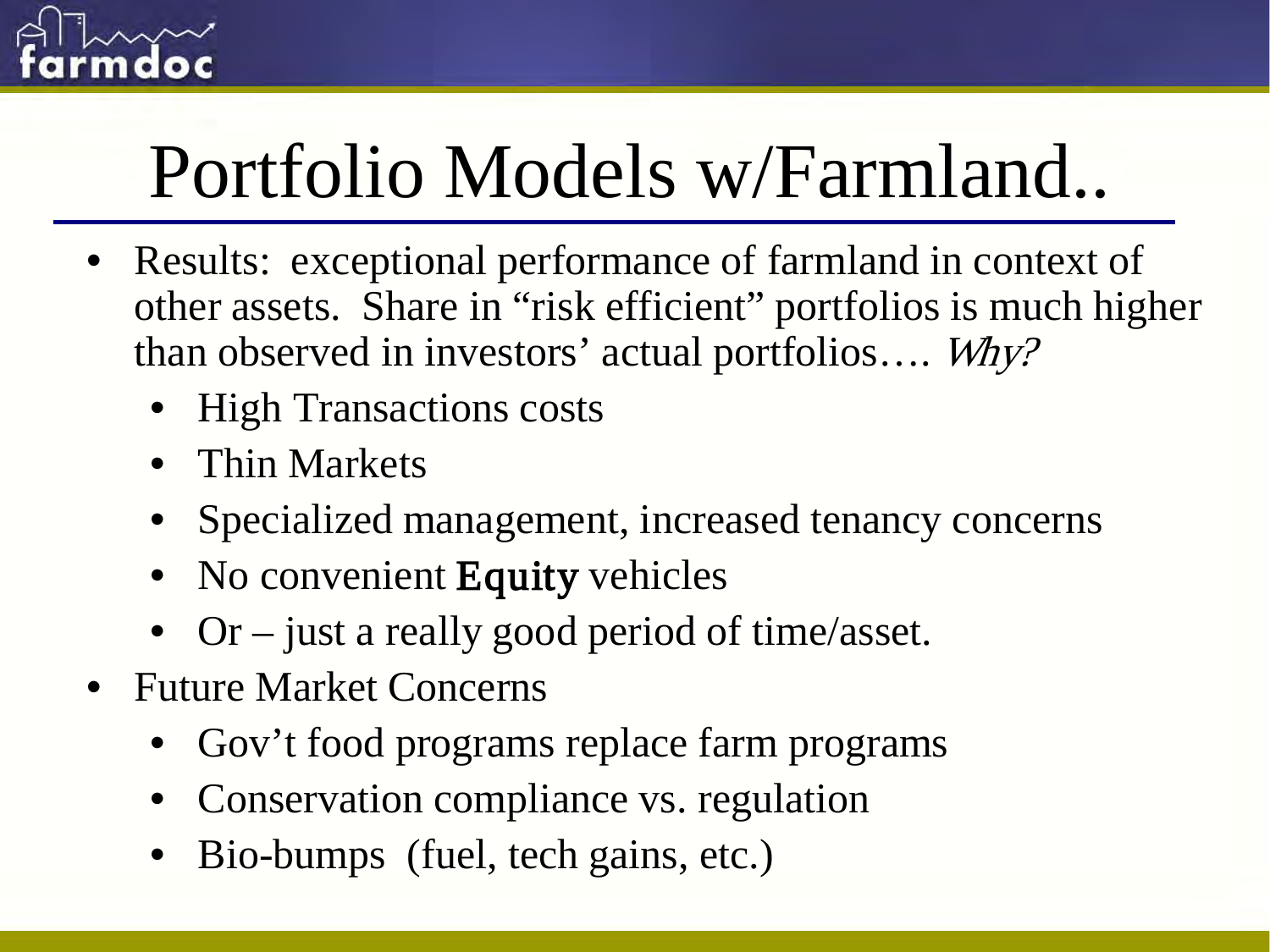

# Other Tools at:



Farm.Analysis.Solution.Tools

- Real Estate Purchase Analysis
- Soil Productivity Utilities
- Farm Rent Evaluator
- Other *farmdoc* resources
	- url: www.farmdoc.illinois.edu